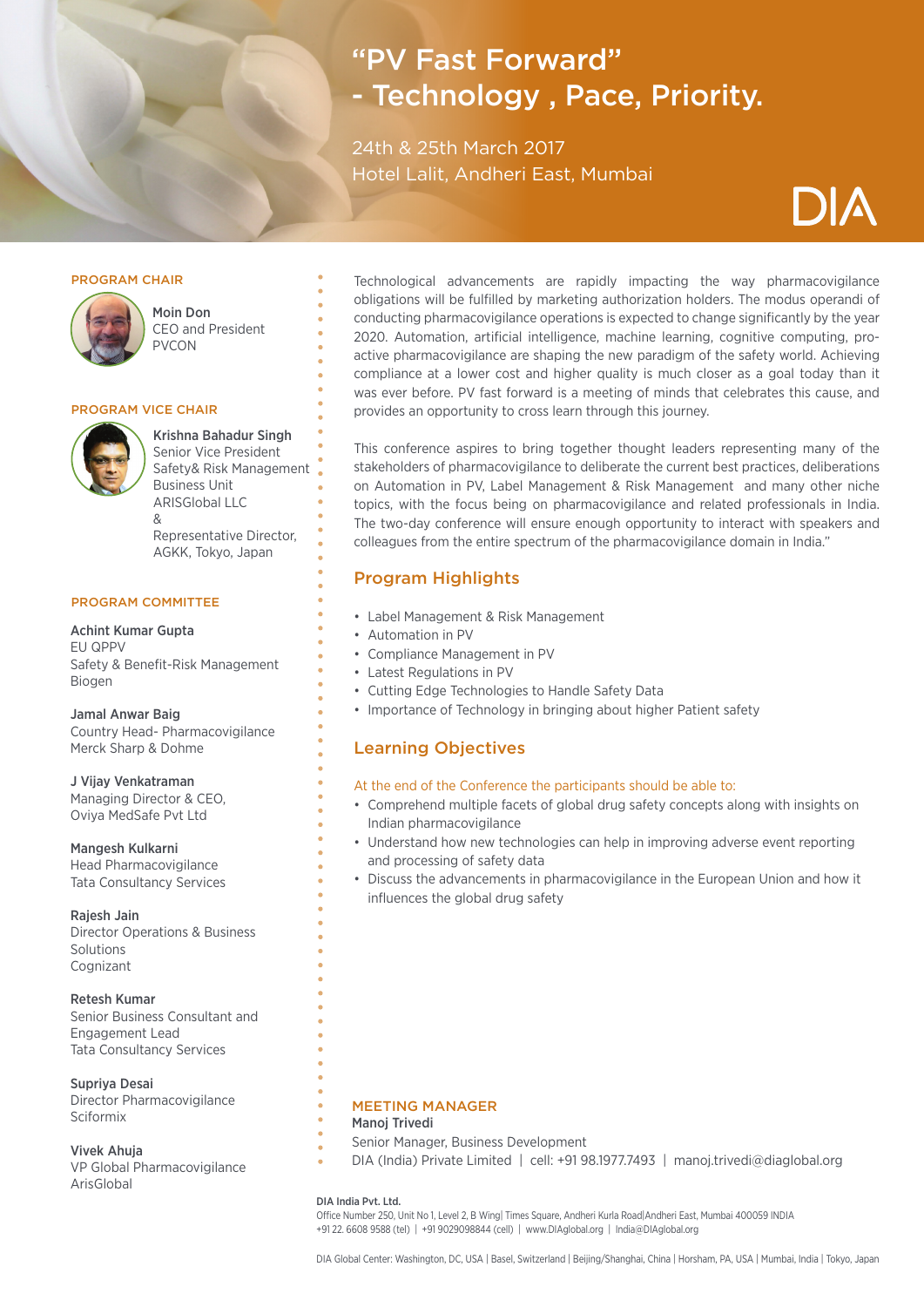# Day 1 | Friday, 24<sup>th</sup> March

| $8:30 - 9:30$  | <b>REGISTRATION</b>                                                                                     |
|----------------|---------------------------------------------------------------------------------------------------------|
| $9:30 - 10:00$ | <b>OPENING CEREMONY</b>                                                                                 |
|                | 10:00 - 10:30 <b>KEYNOTE PRESENTATION - Transforming</b><br><b>Pharmacovigilance through Technology</b> |

#### Krishna Bahadur Singh

Senior Vice President - Safety& Risk Management Business Unit ARISGlobal LLC & Representative Director, AGKK, Tokyo, Japan

| 10:30 - 11:00 |  | <b>Tea / Coffee Break</b> |  |
|---------------|--|---------------------------|--|
|               |  |                           |  |

11:00 – 13:30 **Session 1 - Automation in PV**

#### Session Chair

Rajesh Jain Director Operations & Business Solutions Cognizant

#### Speakers

11:00 – 11:45 | **Robotics & Digital PV Solutions – Way Forward**  Rajesh Jain Director Operations & Business Solutions Cognizant

11:45 – 12:30 | **Artificial Intelligence - use in Pharmacovigilance** Srinivas Padmanabhuni Chief Mentor Tarah.AI (Tarah Technologies)

#### 12:30 – 13:30 | **Panel Discussion - 'New Draft GPvP Guidelines for Indian Pharma Industry'**  Moderator

Moin Don CEO and President PVCON

#### Panelists

Jamal Anwar Baig Country Head - Pharmacovigilance Merck Sharp & Dohme

Ujwala Naik Country Safety Head Janssen Cilag

Mazhar Maruf General Manager - Global Pharmacovigilance Glenmark Pharmaceuticals Limited

13:30 – 14:00 **LUNCH** 

#### 14:00 – 16:00 **SESSION 2 - PV Outsourcing / Offshoring**

#### Session Chair

Krishna Bahadur Singh Senior Vice President Safety& Risk Management Business Unit ARISGlobal LLC & Representative Director, AGKK, Tokyo, Japan

#### **Speakers**

14.00 – 14.30 | **Pharmacovigilance of Medical Devices – Challenges & Opportunities in India**  Sanjeev Miglani Vice President-PV and Clinical safety North America and Global Medical Affairs APCER LIFESCIENCES

#### 14:30 – 16:00 | **Panel Discussion - Offshoring / Outsourcing Dealing with Authorization** Moderator

Krishna Bahadur Singh Senior Vice President -Safety& Risk Management Business Unit ARISGlobal LLC & Representative Director, AGKK, Tokyo, Japan

#### Panelists

Seema Jaitly Managing Director Essjay Solutions Ltd

#### Vineet Shastri

Sr. Director & Head Lifecycle Safety Medical Services Global Delivery Network QuintilesIMS

#### Deepa Arora

Global PV Head Lupin

Gurpreet Singh Head Vendor Management Novartis

Retesh Kumar Senior Business Consultant and Engagement Lead Tata Consultancy Services

Achint Gupta EU QPPV Safety & Benefit-Risk Management Biogen

16:00 – 16:30 **Tea / Coffee Break**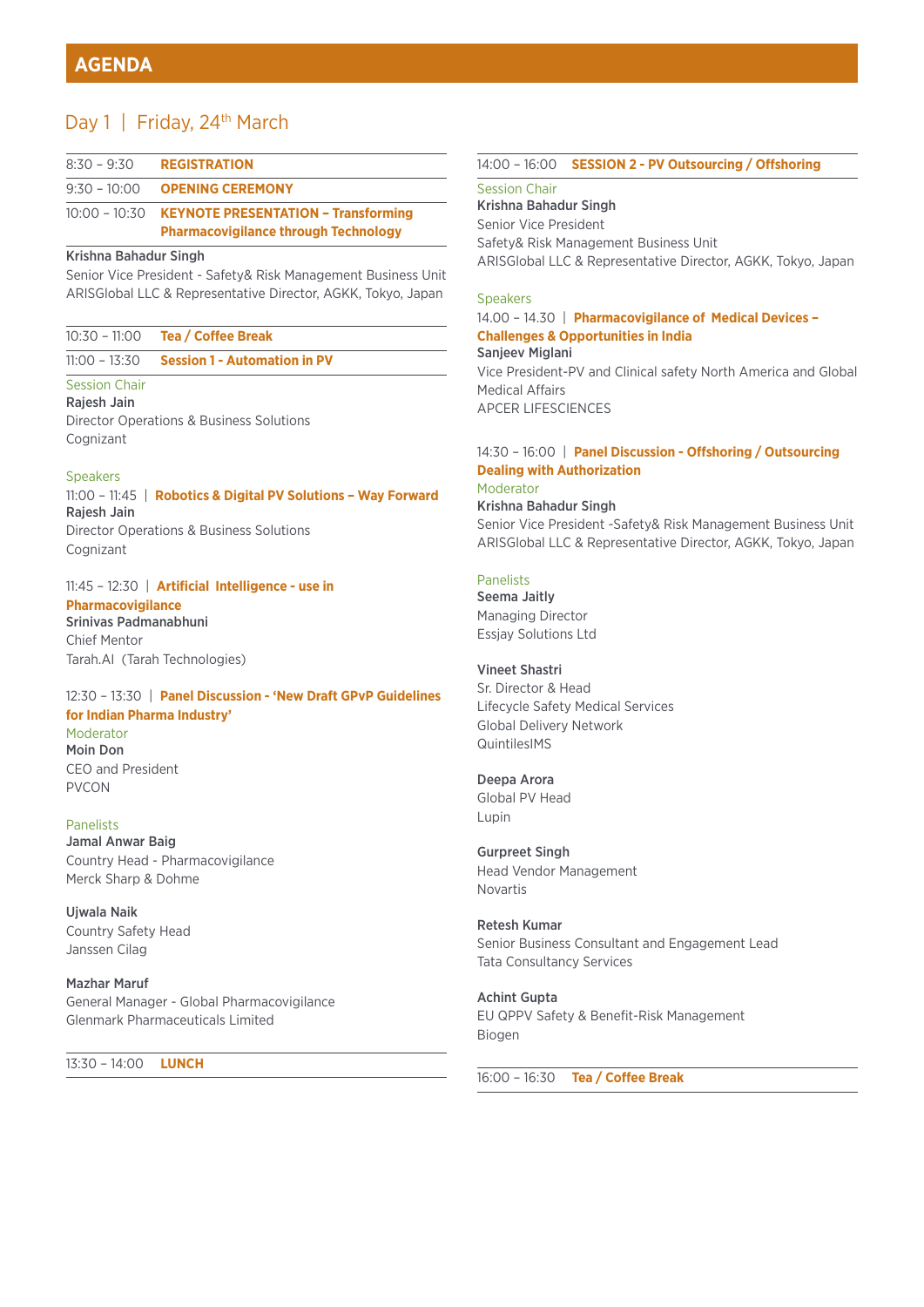# **AGENDA**

16:30 – 18:00 **SESSION 3 - Label Management & Risk Management**

Session Chair Moin Don CEO and President PVCON

#### Speakers

16:30 – 17:15 | **The Science & Process behind Global Labelling as Risk Management Tool** Sarath Mundra Team Lead Global Labelling

Novartis

17:15 – 18:00 | **Journey of data from case processing to Risk Management via Signals** 

Suhasini Sharma Director, Medical Affairs Sciformix

18.00 **DAY END**

# **DIA India 2017 Events**



# Digital Disruption in Life Sciences - a Look at NextGen CDM

#### April 21-22 | Bengaluru

The pivot of the Life Sciences industry is a shift from cost optimization to technology driven innovations which is an enabler for Research & Development. With advent of digital disruption, this shift is more prominent in the rather conservative industry like ours. This conference aims to bring case studies and thought leadership on how NextGen Clinical Data Services can deliver better business outcomes which impact quintessential indicator of 'speed to market' aimed towards improved quality of outcome and enhanced regulatory compliance.



# Exploring the Scientific Art of Medical Writing: Blending Complexity with **Simplicity**

#### June 16-17 | Mumbai

As the world becomes more complex, writers struggle to play a fine balancing act between dealing with more complex challenges such as authoring complex protocols, drafting risk management plans, publication planning, authoring aggregate reports, drafting comprehensive economic and outcomes literature reviews, to stepping down the complexity a notch, trashing the jargon and developing the art of authoring lay language summaries, understanding the value and nuances of QC'g safety narratives and balancing the freedom of expression with the importance of compliance. It is a tight rope walk, with the need to stay abreast with the latest tools and technologies, evolving regulations and yet not lose the fine art if writing.



# Deciphering the Why, When and How of Risk Based Monitoring

#### September 22-23 | Mumbai

The latest ICHE6 R2 guidance has driven even the nay-sayers to focus on developing RBM strategies. Without experience and expertise to support the same, one may actually end up adding risk to a study. The industry has an urgent need to understand the strategies involved in RBM, including the development of the IQRMP, the de-velopment of a risk scoring model, the identification of the KRIs, the SDV strategy, site-tiering strategy, the road-blocks and the pre-emptive measures, the identification of the proof points and the latest regulations and the tools and technologies involved. In addition, this conference will touch on the role of the risk based monitor and the criticality of a well outlined change management strategy.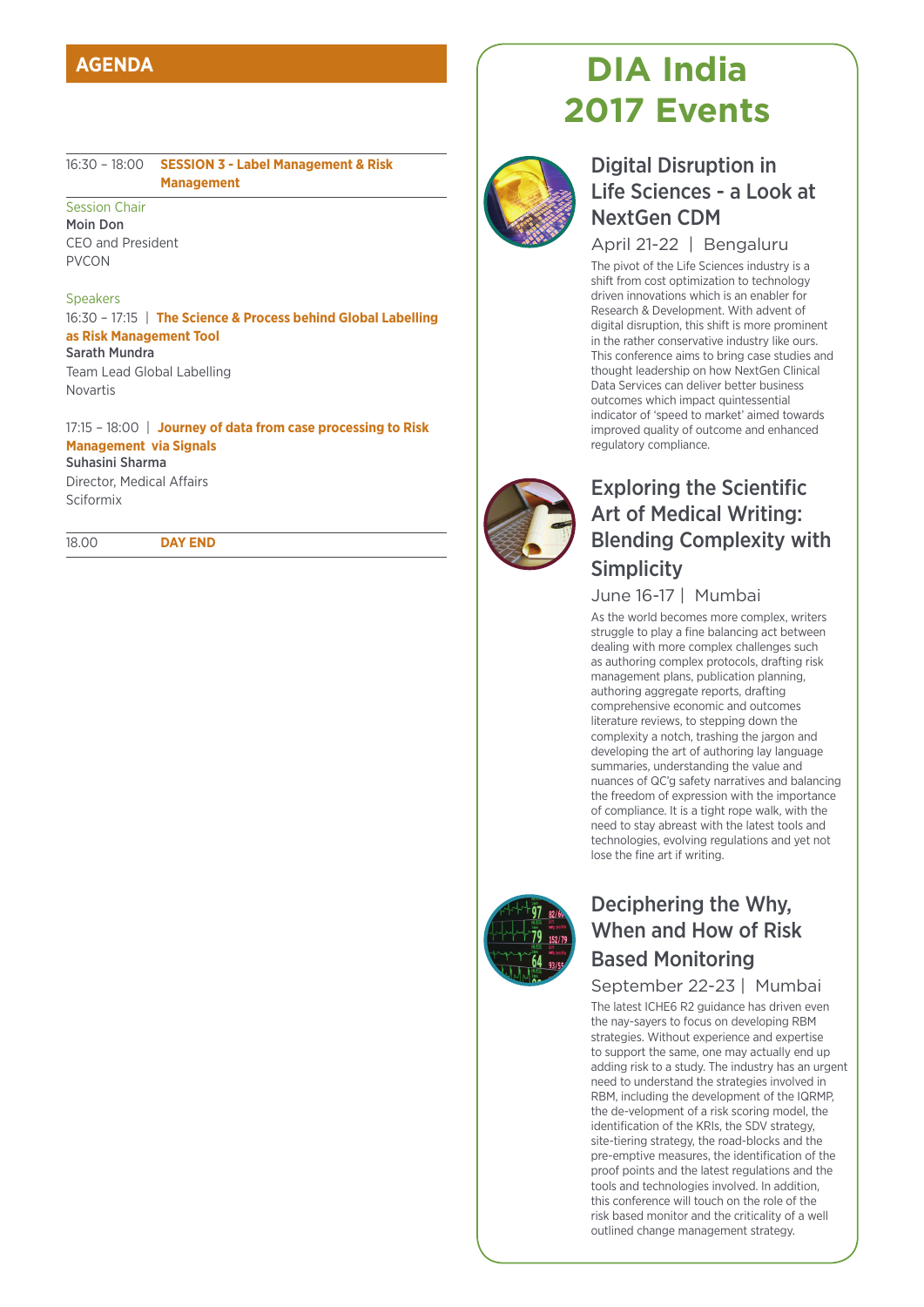# Day 2 | Saturday, 25<sup>th</sup> March

#### 9:30 – 11:15 **Session 4 - Latest Regulations in PV**

#### Session Chair

Jamal Anwar Baig Country Head- Pharmacovigilance Merck Sharp & Dohme

#### Speakers

#### 9:30 – 10:15 | **EU regulations - Update** Achint Kumar Gupta Sr. Director, EU QPPV Safety & Benefit-Risk Management Biogen

#### 10:15 – 11:15

#### **E2B R3 implementation**

Mangesh Kulkarni Head Pharmacovigilance Offering Tata Consultancy Services

#### **PV Data Analytics**

### Retesh Kumar

Senior Business Consultant and Engagement Lead Tata Consultancy Services

#### 11:15 – 11:45 **Tea / Coffee Break**

#### 11:45 – 14:00 **Session 5 - Compliance Management**

#### Session Chair

Rajesh Jain Director Operations and Business Solutions Cognizant

#### Speakers

11.45 – 12.30 | **Risk Minimisation Activities & Evaluation of Effectiveness**  Seema Jaitly Managing Director Essjay Solutions Ltd

12.30 – 13.15 | **A risk based approach to real time compliance** Savitha Hanuman VP. Compliance Accenture India

#### 13.15 – 14.00 | **Indian Pharmacovigilance – Where do we stand today** J Vijay Venkatraman

Managing Director & CEO Oviya MedSafe Pvt. Ltd.

14:00 – 14:45 **LUNCH**

#### 14:45 – 16:15 **SESSION 6 - PV Miscellanea**

Session Chair J Vijay Venkatraman Managing Director & CEO Oviya MedSafe Pvt Ltd

#### Speakers

#### 14.45 – 15.30 | **Text mining and its relevance in Pharmacovigilance**

Kailash Chanduka Director- Testing Shared Services Aris Global Software Pvt. Ltd.

#### 15.30 – 16.15 | **Protecting patients safety in INDIA – Challenges & Opportunities in implementing Pharmacoepidemiology**  Sanish Davis

Country Head & Sr. Medical Director Covance

16:15 – 16:30 | **Conference Wrap up**

16:30 **Tea / Coffee**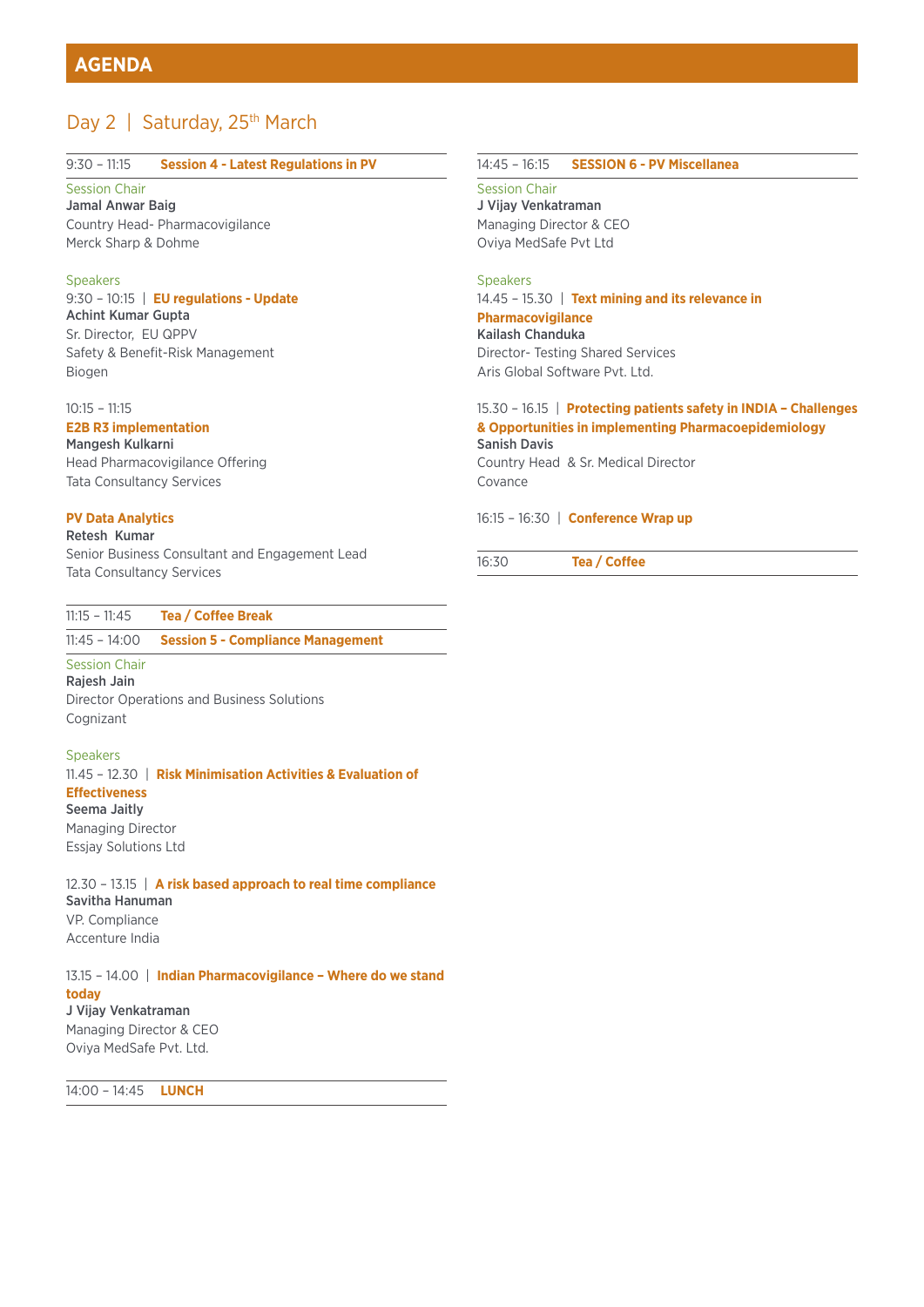#### "PV Fast Forward" - Technology , Pace, Priority. **Event I.D. 17650 | 24-25 March 2017 | Mumbai, India**

#### VENUE: The Lalit

Sahar Airport Road, Andheri East, Mumbai - 400059. T : +91 22 66992222 | F : +91 22 66998888

#### RESERVATIONS CONTACT

Alok Patel, Head of Sales - MICE The LaLiT (An enterprise of Bharat Hotels Limited) Sahar Airport Road, Andheri (East), Mumbai - 400059, India Cell : +91 9987603131 | T : +91 22 61043349 email:alokp@thelalit.com

#### MEETING MANAGER

Manoj TRIVEDI, Senior Manager, Business Development DIA (India) Private Limited cell: +91 98.1977.7493 | manoj.trivedi@diaglobal.org

#### **CANCELLATION POLICY: ON OR BEFORE MARCH 15, 2017**

- Cancellations must be in writing and received by MARCH 15, 2017. Registrants who do not cancel in writing by that date and do not attend the event will be responsible for the full registration fee paid. Registrants are responsible for cancelling their own hotel and airline reservations.
- DIA reserves the right to alter the venue, if necessary. If an event is cancelled, DIA is not responsible for any airfare, hotel or other costs incurred by registrants.
- UPON CANCELLATION, the administrative fee that will be withheld from refund amount is 25 % of the delegate fee

#### **FULL MEETING CANCELLATION**

• All refunds will be issued in the currency of the original payment

#### **For more details, please visit www.DIAglobal.org**

**REGISTRATION FEES FOR TWO DAYS CONFERENCE** (*Registration fee includes refreshment breaks and luncheons.)* **Early Bird on or before 3rd March 2017** (Early Bird Confirmation - Subject to Payment Realization)

|                              | <b>BASIC RATE (INR)</b> | <b>SERVICE TAX 15 %(INR)</b> | <b>TOTAL INR</b> |
|------------------------------|-------------------------|------------------------------|------------------|
| <b>INDUSTRY MEMBER</b>       | 9000                    | 1350                         | $10350$ $\Box$   |
| <b>INDUSTRY NON- MEMBER</b>  | 11000                   | 1650                         | 12650 □          |
| <b>ACADEMIA / GOVERNMENT</b> | 8000                    | $1200 -$                     | $9200$ $\Box$    |
| <b>STUDENT</b>               | 5000                    | 750                          | $5750$ $\Box$    |

| After 4th March 2017         |                         |                              |                  |  |  |
|------------------------------|-------------------------|------------------------------|------------------|--|--|
|                              | <b>BASIC RATE (INR)</b> | <b>SERVICE TAX 15 %(INR)</b> | <b>TOTAL INR</b> |  |  |
| <b>INDUSTRY MEMBER</b>       | 10000                   | 1500                         | $11500$ $\Box$   |  |  |
| <b>INDUSTRY NON- MEMBER</b>  | 12000                   | 1800                         | 13800 □          |  |  |
| <b>ACADEMIA / GOVERNMENT</b> | 8000                    | 1200                         | $9200$ $\square$ |  |  |
| <b>STUDENT</b>               | 5000                    | 750                          | 5750 □           |  |  |
|                              |                         |                              |                  |  |  |

**GROUP DISCOUNT :** REGISTER 10 FROM YOUR COMPANY AND RECEIVE THE 11TH FREE!

#### DIA MEMBERSHIP

Join DIA now to qualify to save on future events and to receive all the benefits of membership. Visit www.diahome.org and click on Membership for more details

#### STUDENT REGISTRATIONS

A student is an undergraduate/graduate who can document enrollment in a signature accredited, degree granting, academic program. Please send completed registration form, payment and copy of student identification.

#### DRUG INFORMATION ASSOCIATION

Office No. 250, Unit 1, Level 2, B Wing, Times Square, Andheri Kurla Road, Andheri East, Mumbai 400059 tel: +91 22.6608 9588 | email: india@diaglobal.org

#### PAYMENT DETAILS

Account Name: DIA (INDIA) PRIVATE LIMITED Account No: 061010200024611 bank Name: AXIS BANK LIMITED Branch Name: Dhiraj Baug, Near Hari Niwas Circle, LBS Marg, Thane (W)  $-400602$ IFSC Code: UTIB0000061 MICR Code: 400211013 Swift Code: AXISINBB061

#### PAYMENT INFORMATION

Completed form, along with draft/cheque made payable to DIA (India) Private Limited should be sent to: Bhavesh Vora Senior Executive Accounts bhavesh.vora@diaglobal.org | cell : +91 98 2097 2630

Please check the applicable category: **a** Industry **Q** Government **Q** Academia **Q** Student

PLEASE PRINT ALL INFORMATION CLEARLY

| Last Name        | First Name                                                                               | M.I. |                          | Please check one: $\Box$ Mr. $\Box$ Ms. $\Box$ Prof. $\Box$ Dr. |                                   |
|------------------|------------------------------------------------------------------------------------------|------|--------------------------|-----------------------------------------------------------------|-----------------------------------|
| Job Position     | <b>Affiliation (Company)</b>                                                             |      |                          | □ Business Address                                              | $\Box$ Home Address               |
|                  | Address (Please write your address in the format required for delivery to your country.) |      | City                     | Postal                                                          | Country/Region                    |
| Address          |                                                                                          |      |                          |                                                                 |                                   |
| Telephone Number | Fax Number                                                                               |      | Mobile Number (Required) |                                                                 | Email (Required for confirmation) |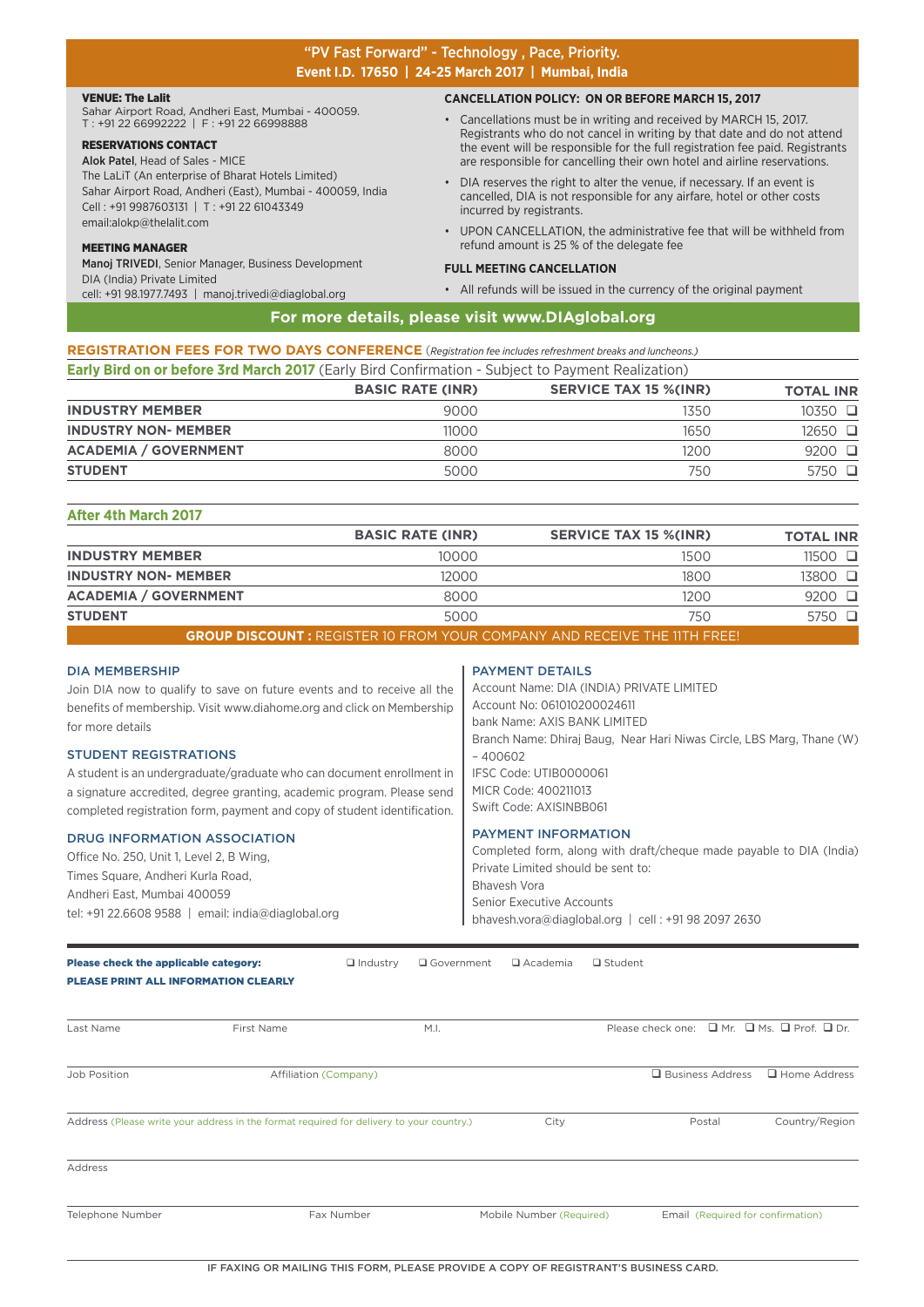

# Principal Supporter (One)

#### 300000 INR

- This is the **'SOLO'** opportunity means only one company can participate as a principal supporter
- Free Booth (Octanorm) Size: 3X2 Meters
- Four (4) full free conference access and two (2) booth attendee passes
- Logo on Registration desk
- Standee at the Entrance Area with company name and logo as a principal supporter(6x3Feet)
- Standee with logo and promotional content at preconference area projecting the company as a Principal Supporter (6x3 Feet)
- Logo panel on Coffee Kiosk
- Reserve seating arrangement for the delegates



#### Gold Supporter

#### 250000 INR

- Complimentary Tabletop
- Three (3) complimentary full conference access passes one(1) booth attendee passes
- Logo on registration desk
- Standee at the entrance area
- One standee in preconference area with the logo and promotional content (6x3Feet)
- Complimentary Tabletop: 6x2 ½ Feet